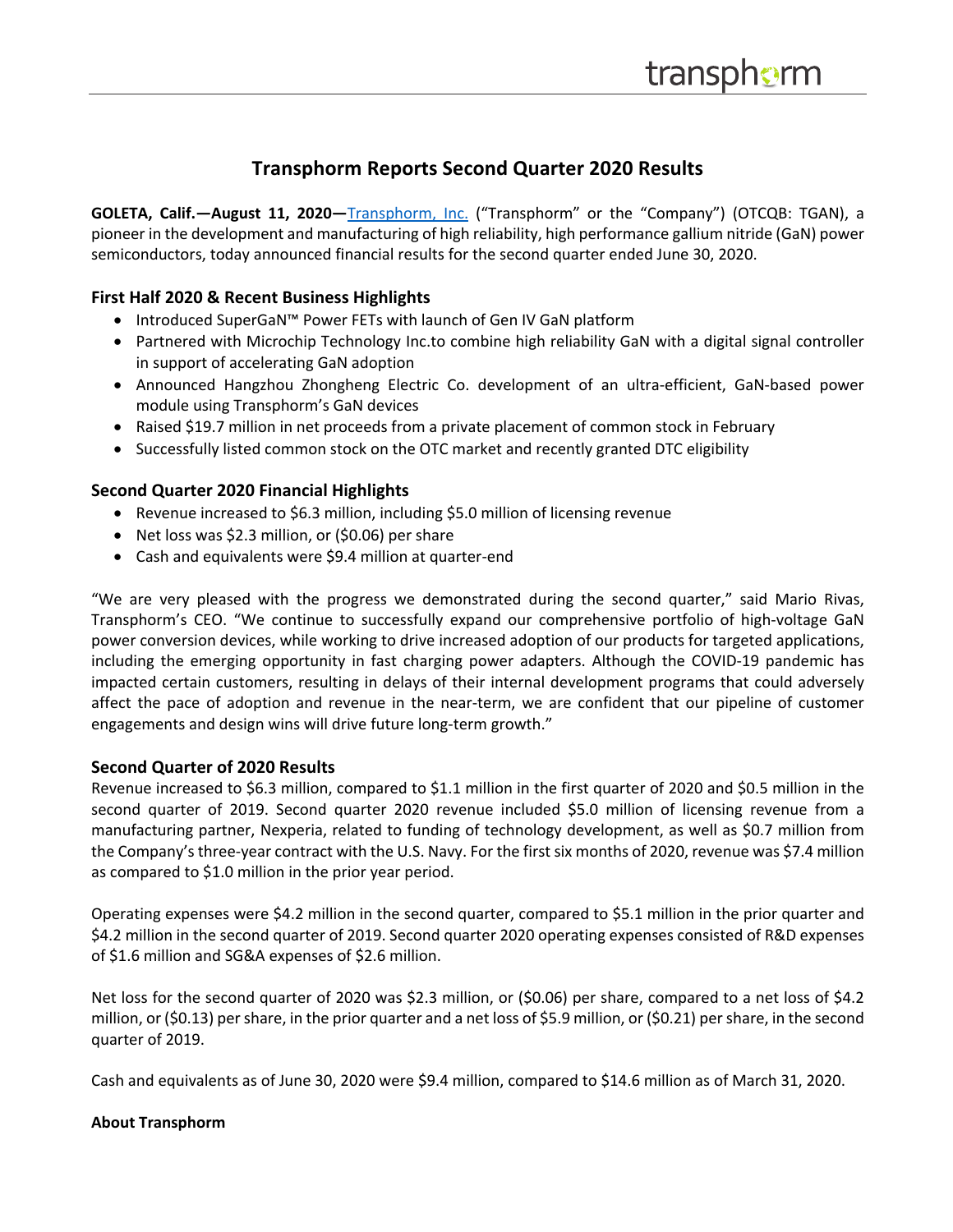Transphorm, Inc., a global leader in the GaN revolution, designs and manufactures high performance and high reliability GaN semiconductors for high voltage power conversion applications. Having one of the largest Power GaN IP portfolios of more than 1,000 owned or licensed patents, Transphorm produces the industry's first JEDEC and AEC-Q101 qualified high voltage GaN semiconductor devices. The Company's vertically integrated device business model allows for innovation at every development stage: design, fabrication, device, and application support. Transphorm's innovations are moving power electronics beyond the limitations of silicon to achieve over 99% efficiency, 40% more power density and 20% lower system cost. Transphorm is headquartered in Goleta, California and has manufacturing operations in Goleta and Aizu, Japan. For more information, please visit www.transphormusa.com. Follow us on Twitter @transphormusa.

#### **Forward-Looking Statements**

This press release contains forward-looking statements (including within the meaning of Section 21E of the United States Securities Exchange Act of 1934, as amended, and Section 27A of the United States Securities Act of 1933, as amended) concerning the Company, the successful execution and continuity of Company partnerships and customer engagements, the Company's technology and product offerings, industry acceptance of GaN technology, the Company's pipeline and future anticipated growth. Forward-looking statements generally include statements that are predictive in nature and depend upon or refer to future events or conditions, and include words such as "may," "will," "should," "would," "expect," "plan," "believe," "intend," "look forward," and other similar expressions among others. Statements that are not historical facts are forwardlooking statements. Forward-looking statements are based on current beliefs and assumptions that are subject to risks and uncertainties and are not guarantees of future performance. Actual results could differ materially from those contained in any forward-looking statement as a result of various factors, including, without limitation: risks related to Transphorm's operations, such as additional financing requirements and access to capital; competition; the ability of Transphorm to protect its intellectual property rights; and other risks set forth in the Company's filings with the Securities and Exchange Commission. Except as required by applicable law, the Company undertakes no obligation to revise or update any forward-looking statement, or to make any other forward-looking statements, whether as a result of new information, future events or otherwise.

## **Investor Contacts:**

Shelton Group Brett Perry | Leanne Sievers 1-214-272-0070 | 1-949-224-3874 sheltonir@sheltongroup.com

## **Company Contact:**

Cameron McAulay Chief Financial Officer 1-805-456-1300 ext. 140 cmcaulay@transphormusa.com

###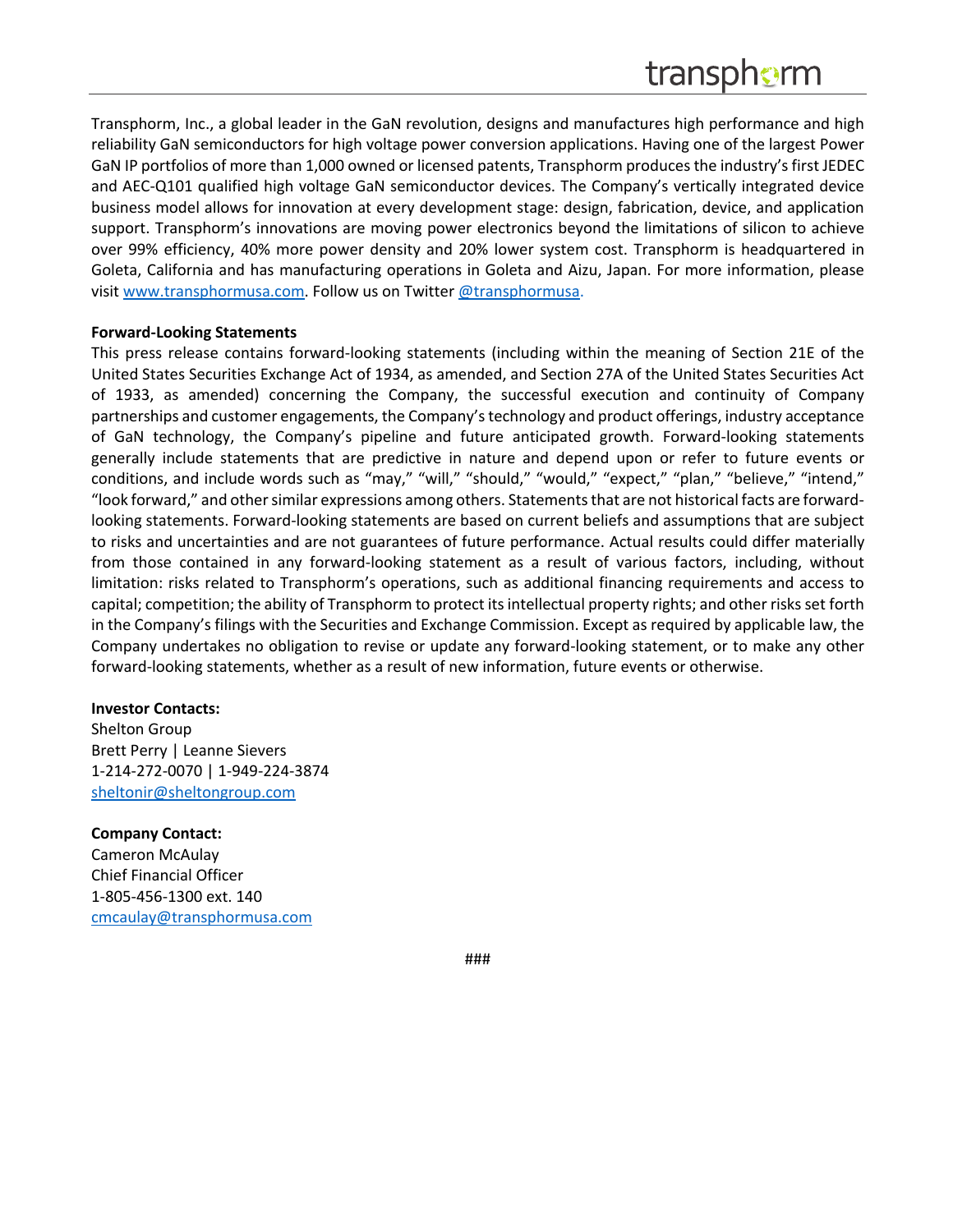## **Transphorm, Inc. Condensed Consolidated Balance Sheets**

*(in thousands except share and per share data)*

|                                                                                                                                                                                                                                             |                           | June 30, 2020<br>(Unaudited) | December 31, 2019 |            |
|---------------------------------------------------------------------------------------------------------------------------------------------------------------------------------------------------------------------------------------------|---------------------------|------------------------------|-------------------|------------|
| <b>Assets</b>                                                                                                                                                                                                                               |                           |                              |                   |            |
| Current assets:                                                                                                                                                                                                                             |                           |                              |                   |            |
| Cash and cash equivalents                                                                                                                                                                                                                   | \$                        | 9,382                        | \$                | 2,875      |
| Accounts receivable, net, including related parties                                                                                                                                                                                         |                           | 769                          |                   | 709        |
| Inventory                                                                                                                                                                                                                                   |                           | 1,342                        |                   | 990        |
| Prepaid expenses and other current assets                                                                                                                                                                                                   |                           | 1,828                        |                   | 783        |
| Total current assets                                                                                                                                                                                                                        |                           | 13,321                       |                   | 5,357      |
| Property and equipment, net                                                                                                                                                                                                                 |                           | 1,533                        |                   | 1,770      |
| Goodwill                                                                                                                                                                                                                                    |                           | 1,336                        |                   | 1,325      |
| Intangible assets, net                                                                                                                                                                                                                      |                           | 1,136                        |                   | 1,313      |
| Other assets                                                                                                                                                                                                                                |                           | 417                          |                   | 497        |
| <b>Total assets</b>                                                                                                                                                                                                                         | \$                        | 17,743                       | S                 | 10,262     |
|                                                                                                                                                                                                                                             |                           |                              |                   |            |
| Liabilities, convertible preferred stock and stockholders' deficit                                                                                                                                                                          |                           |                              |                   |            |
| Current liabilities:                                                                                                                                                                                                                        |                           |                              |                   |            |
| Accounts payable and accrued expenses                                                                                                                                                                                                       | \$                        | 1,664                        | \$                | 2,383      |
| Deferred revenue                                                                                                                                                                                                                            |                           | 193                          |                   |            |
| Development loan                                                                                                                                                                                                                            |                           | 10,000                       |                   | 5,000      |
| Revolving credit facility, including accrued interest                                                                                                                                                                                       |                           | 10,762                       |                   | 10,458     |
| Unfunded commitment to joint venture                                                                                                                                                                                                        |                           | 1,548                        |                   | 1,688      |
| Accrued payroll and benefits                                                                                                                                                                                                                |                           | 1,348                        |                   | 1,159      |
| Total current liabilities                                                                                                                                                                                                                   |                           | 25,515                       |                   | 20,688     |
| Development loans, net of current portion                                                                                                                                                                                                   |                           |                              |                   | 10,000     |
| Promissory note                                                                                                                                                                                                                             |                           | 15,580                       |                   | 16,169     |
| <b>Total liabilities</b>                                                                                                                                                                                                                    |                           | 41,095                       |                   | 46,857     |
| Commitments and contingencies                                                                                                                                                                                                               |                           |                              |                   |            |
| Convertible preferred stock:                                                                                                                                                                                                                |                           |                              |                   |            |
| Series 1, \$0.0001 par value; no shares authorized, issued and outstanding as<br>of June 30, 2020; 12,438,704 shares authorized and 12,433,953 shares<br>issued and outstanding as of December 31, 2019                                     |                           |                              |                   | 39,658     |
| Series 2, \$0.0001 par value; no shares authorized, issued and outstanding as<br>of June 30, 2020; $7,507,699$ shares authorized and $7,499,996$ shares issued<br>and outstanding as of December 31, 2019                                   |                           |                              |                   | 30,000     |
| Series 3, \$0.0001 par value; no shares authorized, issued and outstanding as<br>of June 30, 2020; 4,000,000 shares authorized, issued and outstanding as of<br>December 31, 2019                                                           |                           |                              |                   | 16,000     |
| <b>Total convertible preferred stock</b>                                                                                                                                                                                                    |                           |                              |                   | 85,658     |
| Stockholders' deficit:                                                                                                                                                                                                                      |                           |                              |                   |            |
| Common stock, \$0.0001 par value; 750,000,000 shares authorized and<br>35,135,520 shares issued and outstanding as of June 30, 2020; 29,012,034<br>shares authorized and 4,220,998 shares issued and outstanding as of<br>December 31, 2019 |                           | 4                            |                   |            |
| Additional paid-in capital                                                                                                                                                                                                                  |                           | 127,787                      |                   | 22,404     |
| Accumulated deficit                                                                                                                                                                                                                         |                           | (150,372)                    |                   | (143, 915) |
| Accumulated other comprehensive loss                                                                                                                                                                                                        |                           | (771)                        |                   | (742)      |
| Total stockholders' deficit                                                                                                                                                                                                                 |                           | (23, 352)                    |                   | (122, 253) |
| Total liabilities, convertible preferred stock and stockholders' deficit                                                                                                                                                                    | $\boldsymbol{\mathsf{S}}$ | 17,743                       | $\mathbb S$       | 10,262     |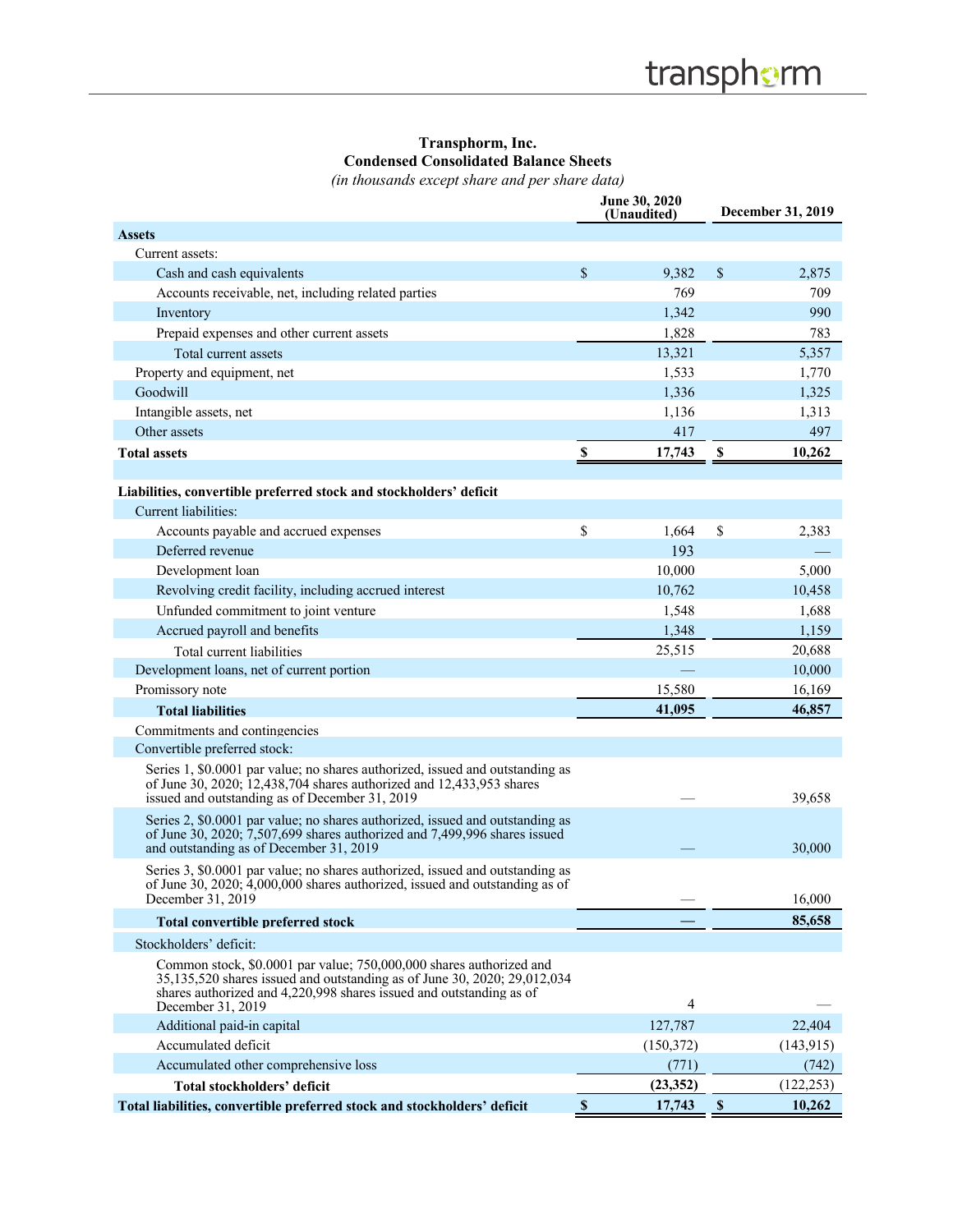| Transphorm, Inc.                                                   |  |  |  |  |  |  |
|--------------------------------------------------------------------|--|--|--|--|--|--|
| <b>Condensed Consolidated Statements of Operations (unaudited)</b> |  |  |  |  |  |  |
| (in thousands except share and per share data)                     |  |  |  |  |  |  |

|                                                                   | Three Months Ended June 30, |              | Six Months Ended June 30, |              |            |    |            |
|-------------------------------------------------------------------|-----------------------------|--------------|---------------------------|--------------|------------|----|------------|
|                                                                   | 2020                        |              | 2019                      |              | 2020       |    | 2019       |
| Revenue, net, including related parties                           | \$<br>6,329                 | $\mathbb{S}$ | 488                       | $\mathbb{S}$ | 7,429      | \$ | 1,017      |
| Operating expenses:                                               |                             |              |                           |              |            |    |            |
| Cost of goods sold                                                | 1,248                       |              | 1,182                     |              | 2,703      |    | 2,586      |
| Research and development                                          | 1,594                       |              | 2,022                     |              | 3,060      |    | 4,204      |
| Sales and marketing                                               | 528                         |              | 675                       |              | 1,046      |    | 1,526      |
| General and administrative                                        | 2,058                       |              | 1,494                     |              | 5,150      |    | 2,745      |
| Total operating expenses                                          | 5,428                       |              | 5,373                     |              | 11,959     |    | 11,061     |
| Income (loss) from operations                                     | 901                         |              | (4,885)                   |              | (4,530)    |    | (10,044)   |
| Interest expense                                                  | 189                         |              | 189                       |              | 378        |    | 376        |
| Loss in joint venture                                             | 1,856                       |              | 1,100                     |              | 3,275      |    | 2,227      |
| Changes in fair value of promissory note                          | 1,658                       |              | 51                        |              | (663)      |    | 84         |
| Other income, net                                                 | (532)                       |              | (324)                     |              | (1,063)    |    | (460)      |
| Loss before tax expense                                           | (2,270)                     |              | (5,901)                   |              | (6, 457)   |    | (12,271)   |
| Tax expense                                                       |                             |              |                           |              |            |    |            |
| <b>Net loss</b>                                                   | \$<br>(2,270)               | \$           | (5,901)                   | \$           | (6, 457)   | \$ | (12, 271)  |
| Net loss per share - basic and diluted                            | \$<br>(0.06)                | \$           | (0.21)                    | \$           | (0.19)     | \$ | (0.44)     |
| Weighted average common shares outstanding -<br>basic and diluted | 35, 135, 520                |              | 28,153,555                |              | 33,523,844 |    | 28,153,555 |